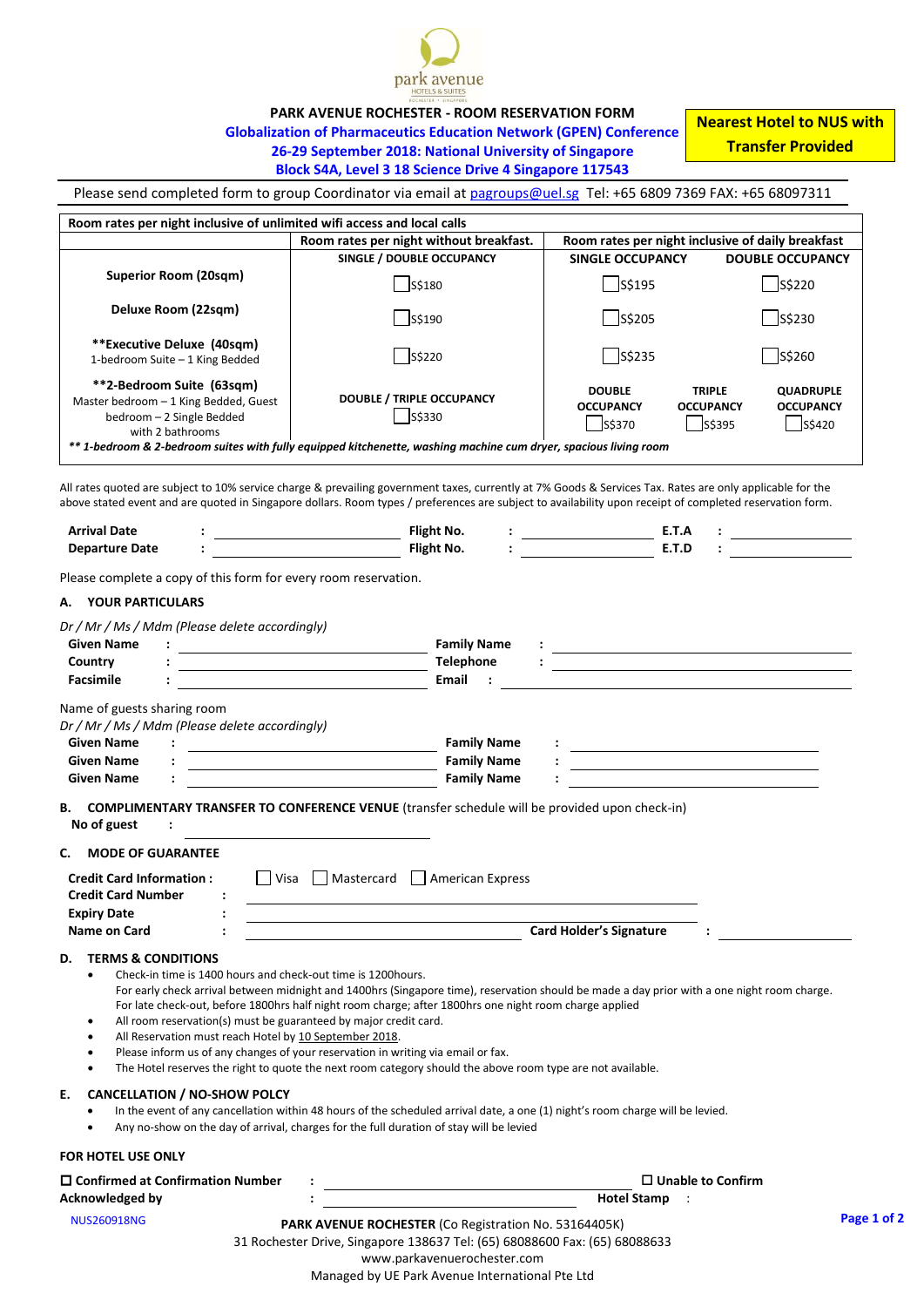

# **Vibrant Lifestyle with Urban Splendour**

Park Avenue Rochester, Singapore

Cuddled by lush greenery, Park Avenue Rochester showcases 351 contemporary hotel rooms and suites targeted at discerning business travelers.

Just over 2km from National University of Singapore (NUS), Park Avenue Rochester is indeed the nearest hotel with only 2 MRT stations away. This makes an ideal location for travelers to experience our hospitality service.

Be spoilt for choice when it comes to dining and night life with a great selection of restaurants, pubs and cafes just around the corner.

### **Two-bedroom suite (63sqm) Executive Deluxe (40sqm)**



Master bedroom – 1 King Bed, Guest bedroom – 2 Single Beds

Free wireless internet access and local calls Fully equipped kitchenette: Microwave oven, induction stove, fridge, toaster, coffee-maker, electric kettle, cutleries and crockeries Washing machine cum dryer LED television and cable channels with home theatre system and DVD Player Complimentary coffee/tea/bottled water Iron and ironing board In-room safe



One-bedroom – 1 King Bed Free wireless internet access and local calls Fully equipped kitchenette: Microwave oven, induction stove, fridge, toaster, coffee-maker, electric kettle, cutleries and crockeries Washing machine cum dryer LED television and cable channels with home theatre system and DVD Player Complimentary coffee/tea/bottled water Iron and ironing board In-room safe